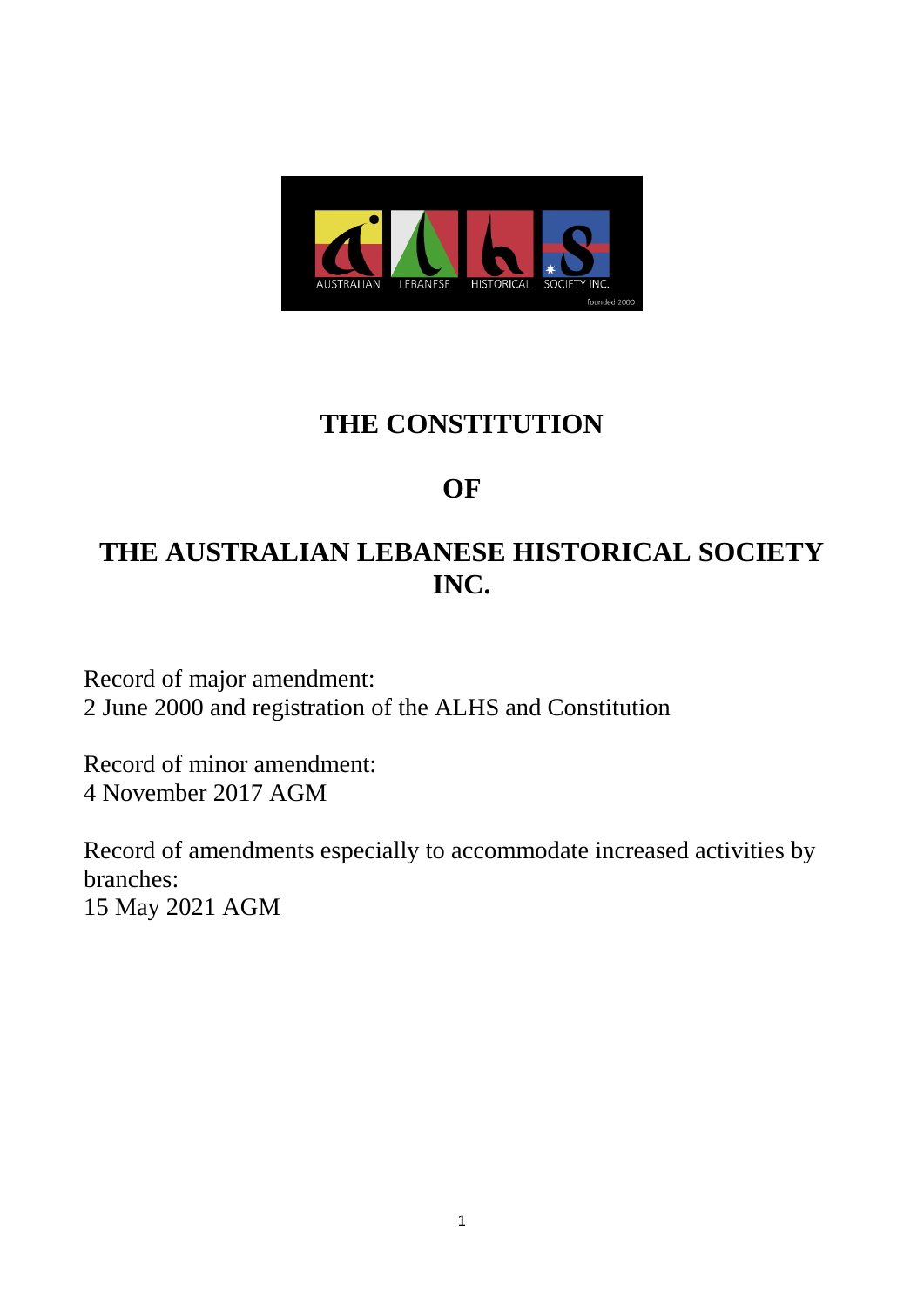| PART <sub>1</sub> | <b>ESTABLISHMENT</b>         |
|-------------------|------------------------------|
| PART <sub>2</sub> | <b>MEMBERSHIP</b>            |
| PART <sub>3</sub> | <b>BOARD OF DIRECTORS</b>    |
| PART <sub>4</sub> | <b>BRANCH OF THE SOCIETY</b> |
| PART <sub>5</sub> | <b>CONDUCT OF A MEETING</b>  |
| PART 6            | <b>MISCELLANEOUS</b>         |

### **PART 1 ESTABLISHMENT**

#### **Clause 1 Name and Objects**

- 1. The name of the society is The Australian Lebanese Historical Society.
- 2. The purpose and objects of the society are:
	- a) to encourage and assist in the development and maintenance of repositories of archives on the history of Lebanese migration to and settlement in Australia
	- b) to encourage and assist in the maintenance of the records evidencing the history of Lebanese migration to and settlement in Australia
	- c) to promote study and scholarship related to the history of Lebanese migration to Australia
	- d) to promote study of and to publicise contributions made by the Lebanese community to Australia
	- e) to give, subscribe or guarantee money for charitable or benevolent purposes as determined by the board and approved by an annual general meeting
	- f) to take any gift or property, whether subject to any special trust or not, for any one or more objects of the society
	- g) to do all reasonable things incidental or conducive to attaining the objects of the society and/ or exercising the powers of the society.

#### **Clause 2 Definitions**

1. In this constitution:

**bank account** means any and all bank or other deposit-taking institution account held by and in the name of the society or branch of the society.

**board** means the governance body of the society, as constituted by elections held and / or nomination made pursuant to this constitution

**branch** means any branch of the society created in accordance with this constitution and in existence for the time being

*director* means a member of the board of the society

*office-bearer* means the members described in clause 14 (3)

*meeting* means a meeting of the members of the society

*membership registrar* means the person holding office under this constitution responsible for duties related to establishing and maintaining a membership register pursuant to Clause 7.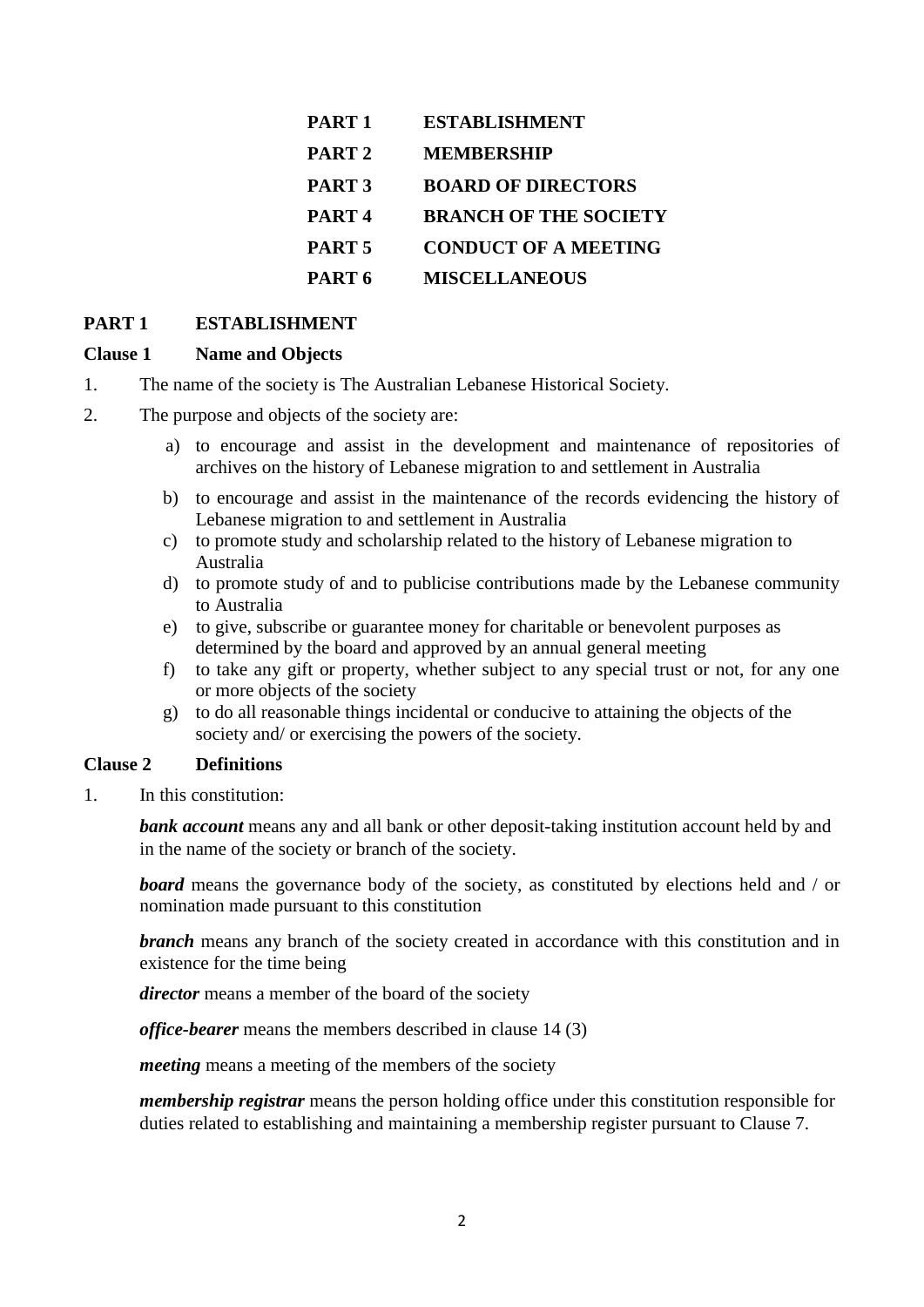*secretary* means:

- a. the person holding office under this constitution as secretary of the society or, if no person holds that office
- b. the public officer of the society

*special resolution* means a resolution in writing which must include the terms of the resolution and a statement to the effect that the resolution is intended to be passed as a special resolution and passed at a meeting of the society by at least three-quarters of the votes cast by members of the society who are entitled to vote on the proposed resolution

*the financial year of the society* means the calendar year

*the Act* means *the [Associations Incorporation Act 2009](http://www.legislation.nsw.gov.au/xref/inforce/?xref=Type%3Dact%20AND%20Year%3D2009%20AND%20no%3D7&nohits=y)* (NSW)

*the Regulation* means the [Associations Incorporation Regulation 2016](http://www.legislation.nsw.gov.au/xref/inforce/?xref=Type%3Dsubordleg%20AND%20Year%3D2010%20AND%20No%3D238&nohits=y) (NSW).

*treasurer* means the person who holds office under this constitution responsible for the funds and financial records of the society including the funds of branches of the society.

- 2. In this constitution:
	- a) reference to a function includes reference to a power, authority and duty
	- b) reference to the exercise of a function includes, if the function is a duty, a reference to the performance of the duty.
- 3. The provisions of *the [Interpretation Act 1987](http://www.legislation.nsw.gov.au/xref/inforce/?xref=Type%3Dact%20AND%20Year%3D1987%20AND%20no%3D15&nohits=y)* (NSW) apply to and in respect of this constitution.

#### **Clause 3 Funds**

- 1. The funds of the society are to be derived from the annual membership fees of members, donations, fund raising events the board determines and, subject to any resolution passed by the society in general meeting, any other sources that the board determines.
- 2. The society shall:
	- a) Establish a bank account as determined by the board; and
	- b) The bank account shall be managed by the treasurer and / or branch treasurer pursuant to clause 17.
- 3. All money received by the society must be deposited as soon as practicable and without deduction to the credit of the society at the relevant bank account with identification of payer and purpose of the payment.
- 4. The society shall maintain a public fund titled *The Australian Lebanese Historical Society Cultural Fund* for the following uses only:
	- a) to hold all gifts of money or property received by the society
	- b) to hold all money received because of gifts to the society (including interest accrued)
	- c) to make expenditure for or towards the society's purposes and objects
	- d) upon winding up of the society to transfer all of the fund in accordance with clause 34 of this constitution.
- 5. Subject to any resolution passed by the society in general meeting, the funds of the society are to be used solely to pursue the purposes and objects of the society in the manner that the board determines.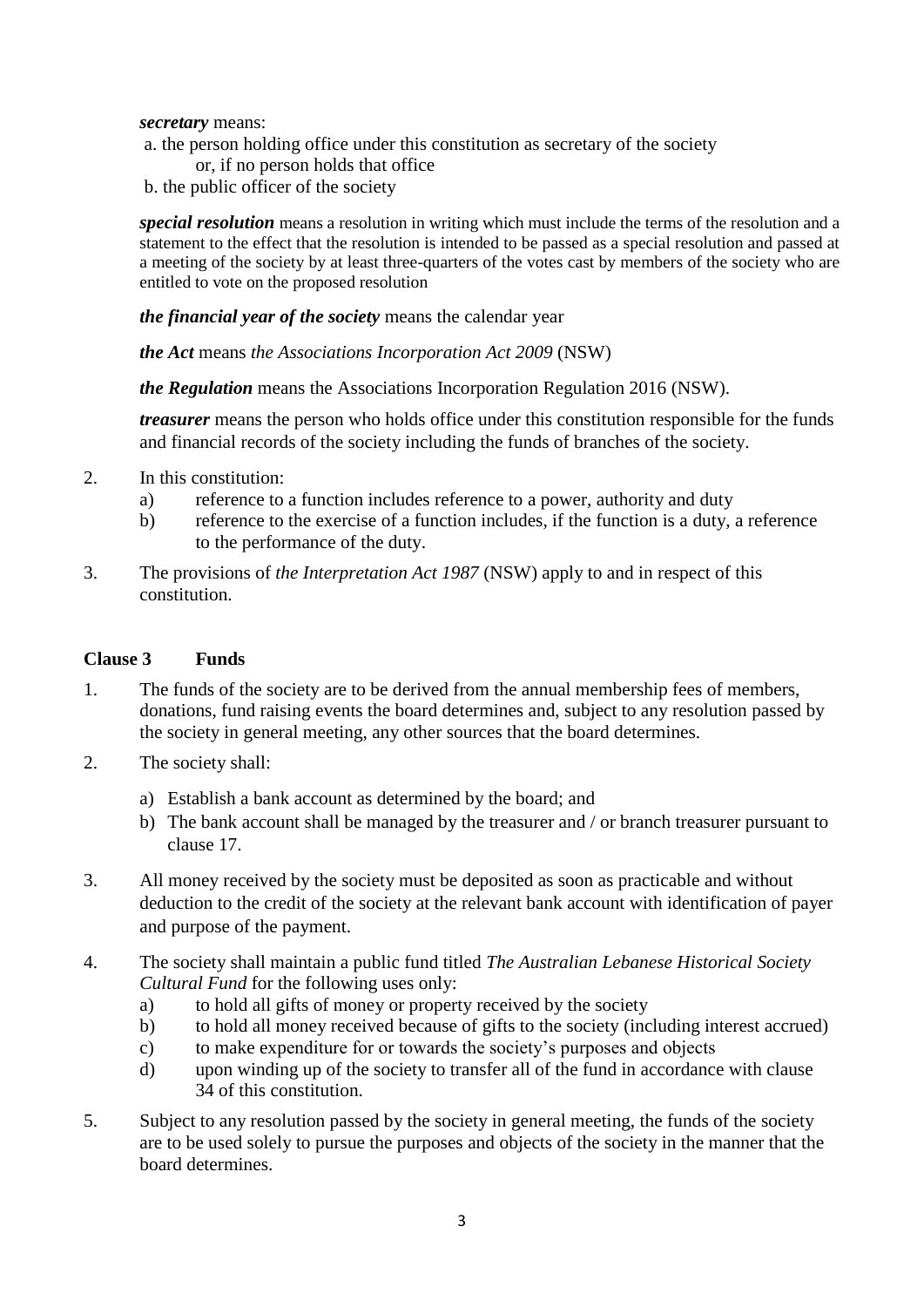- 6. The society and its members must not conduct affairs so as to provide a pecuniary gain for any of its members, including must not:
	- a) carry on any activity for the purpose of securing pecuniary gain for a member of the society
	- b) have capital divided into shares or stock held by members of the society
	- c) hold property in which members of the society have a disposable interest directly or indirectly.
- 7. The society does not provide pecuniary gain for a member of the society merely because of any of the following:
	- a) the society itself makes a pecuniary gain, unless that gain or any part of it is divided among or received by the society's members or any of them
	- b) members of the society derive pecuniary gain through the enjoyment of facilities or services provided by the society for social, recreational, educational or other like purposes
	- c) members of the society derive pecuniary gain from the society by way of *bona fide* payment of remuneration
	- d) members of the society derive pecuniary gain from the society of a kind which they could also derive if they were not members of the society
	- e) members of the society compete for trophies or prizes in contests directly related to the objects of the society.
- 8. All cheques, drafts, bills of exchange, promissory notes and other negotiable instruments must be signed by two members who are authorised by the board to be signatories.

# **PART 2 MEMBERSHIP**

## **Clause 4 Membership generally, as honorary life member, or patron**

- 1. A person is eligible to be a member of the society if:
	- a) the person is a natural person and of Lebanese ancestry or related by family partnership or is a friend and supporter of the objects of the society; and
	- b) the person has applied and been approved for membership in accordance with this constitution.
- 2. Where a recommendation has been made to the board that a member has provided exceptional or distinguished service to the society, the board may grant life membership to that member.
- 3. The patron or patrons of the society may be appointed by resolution of the board and approved by special resolution of the society.

## **Clause 5 Application for membership**

- 1. An application for membership of the society:
	- (a) must be made in writing in the form determined by the board
	- (b) must be lodged with the secretary who shall acknowledge receipt and forward a copy to each director.
- 2. As soon as practicable after receiving an application the board is to determine whether to approve or reject the application and advise the secretary.
- 3. After the board makes its determination on an application for membership, the secretary shall, as soon as practicable:
	- a) notify the applicant of the board's determination, in writing; and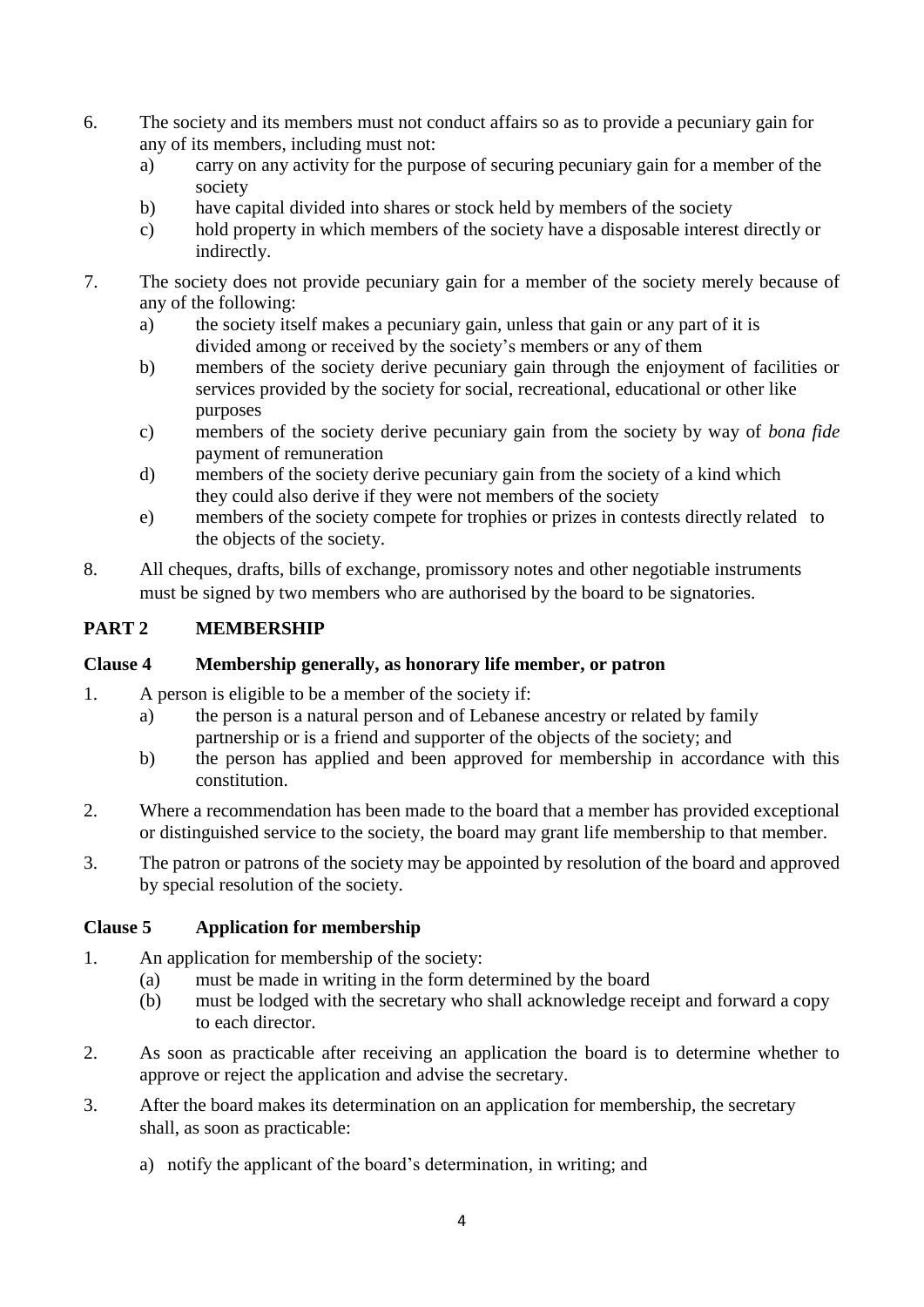- b) where the application has been approved, request the applicant pay the annual membership fee within 28 days.
- 4. On payment of the annual membership fee, the secretary shall cause the name and contact details of the new member to be given to the membership registrar for entry to the register of members and, on the name being so entered, the applicant becomes a member of the society.
- 5. The board shall not be required to provide reasons for refusing an application for membership.

# **Clause 6 Membership**

- 1. To remain a member of the society a member must pay to the society the annual membership fee.
- 2. Each financial year, the society shall send, to each member, the invoice for membership fee for the following financial year, or financial years.
- 3. The membership registrar shall advise the board of all membership fees unpaid and overdue at 3 months of the invoice for membership having been sent.
- 4. A right, privilege or obligation of a member:
	- a) is not capable of being transferred or transmitted to another person
	- b) terminates on cessation of the person's membership.
- 5. Each member must notify the membership registrar in writing of any change of their details in the register of members, within one month of the change occurring.
- 6. A member is not liable to make contribution towards the payment of the debts and liabilities of the society or the costs, charges and expenses of winding up the society.

## **Clause 7 Membership Registrar Duties**

- 1. The membership registrar shall be
	- a) a member of the society; and
	- b) appointed by the board annually at the first meeting of the board that occurs immediately after the election of the board pursuant to clause 15(6)
	- c) replaced as the board determines if, for any reason, the membership registrar position becomes vacant before the next annual election of the board.
- 2. The membership registrar shall establish and maintain a register of members of the society specifying for each member:
	- a) their name
	- b) their contact details, including any preference contact details for notices from the society to be sent
	- c) branch to which the member belongs from time to time
	- d) date the person became a member or changed branch to which they belong
	- e) date the member ceased to be a member
	- f) date /s and position/s held within the society.
- 3. The membership registrar shall cause the register of members to be kept in New South Wales:
	- a) at the main premises of the society
	- b) if the society has no main premises, at the premises of the public officer.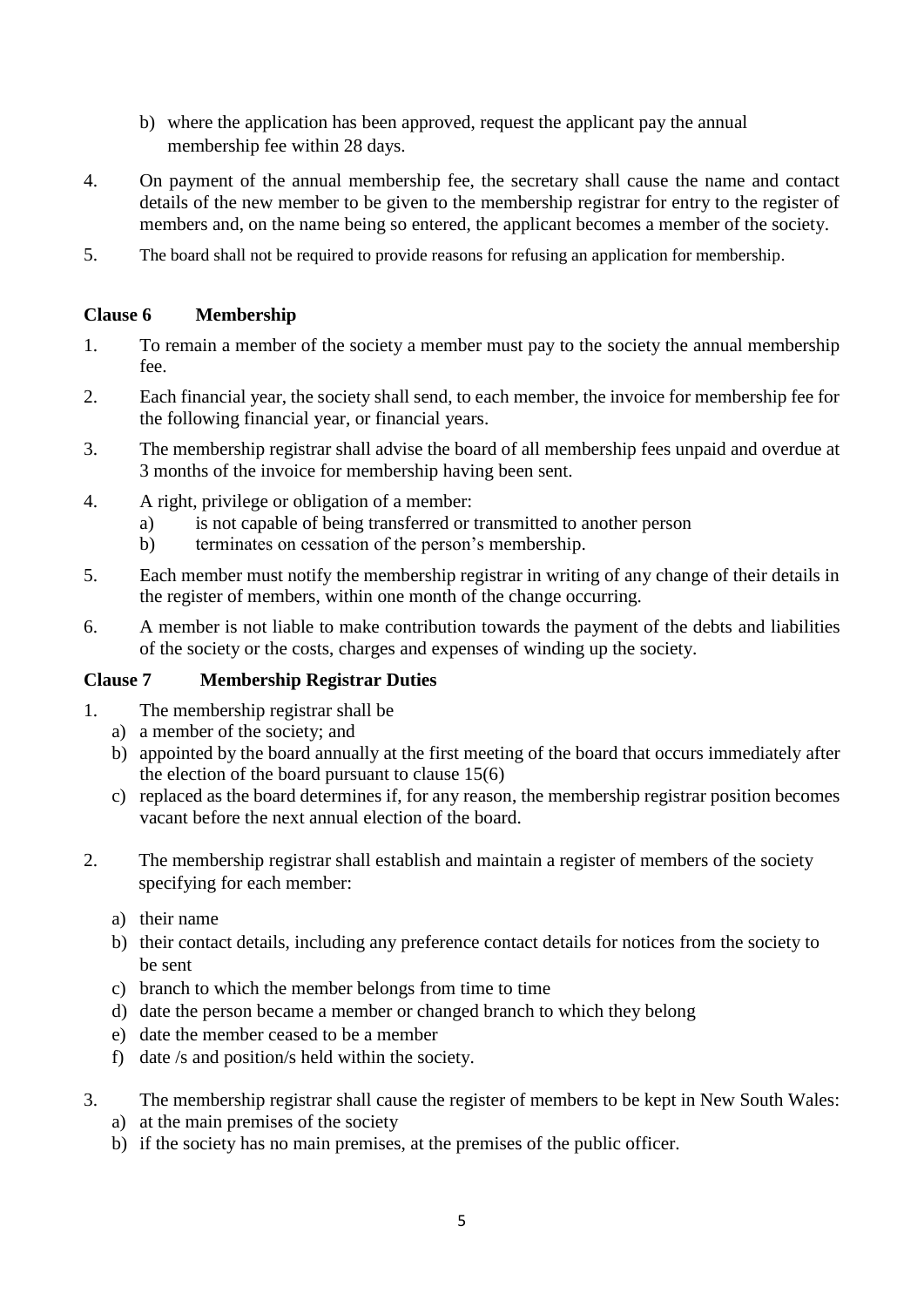- 4. All notices given in accordance with paragraph 2(b) above will be considered fully received by that member.
- 5. The register of members shall be open for inspection, subject to any privacy laws, free of charge, to any member of the society by arrangement.
- 6. A member of the society, subject to any privacy laws, may obtain a copy of any part of the register of members on payment of a reasonable fee.
- 7. If a member requests that any information contained on the register of members about the member (other than the member's name) not be made available for inspection that information must not be made available for inspection.
- 8. A member must not use information about a member obtained from the register of members enabling contact or material to be sent to the member, other than for:
	- a) A purpose or material directly relating to the society
	- b) any other purpose necessary to comply with a requirement of law.
- 9. If the register of members is kept in electronic form, it must be convertible into hard copy.

# **Clause 8 End of membership**

- 1. A member of the society may resign from membership by giving to the secretary written notice and the membership is ended 14 days thereafter.
- 2. When a member ceases to hold membership, the secretary shall advise the membership registrar who shall then make an entry in the register of members recording the date on which the member ceased to be a member.
- 3. Membership ceases immediately the member:
	- a) dies
	- b) is expelled from the society
	- c) fails to pay the annual membership fee within 3 months after the fee is due, but may be re-instated on payment of all arrears.

## **Clause 9 Resolution of disputes by mediation**

- 1. A dispute between a member and another member (in their capacity as members) of the society, or a dispute between a member or members and the society, are to be referred to either:
	- a) mediation under the *Community Justice Centres Act* 1983 (NSW) or to arbitration under the *Commercial Arbitration Act* 2010 (NSW) or
	- b) mediation and / or hearing under the *Queensland Civil and Administrative Tribunal Act* 2009 (QLD) or
	- c) If the dispute involves other States or Territories mediation procedures as determined by the board to be most appropriate in those circumstances.

## **Clause 10 Resolution of complaints by the board**

- 1. A complaint may be made to the board by any member of the society that a member of the society (for the purposes of this clause called "the respondent"):
	- a) has refused or neglected to comply with this constitution
	- b) has wilfully acted in a manner prejudicial to the interests of the society.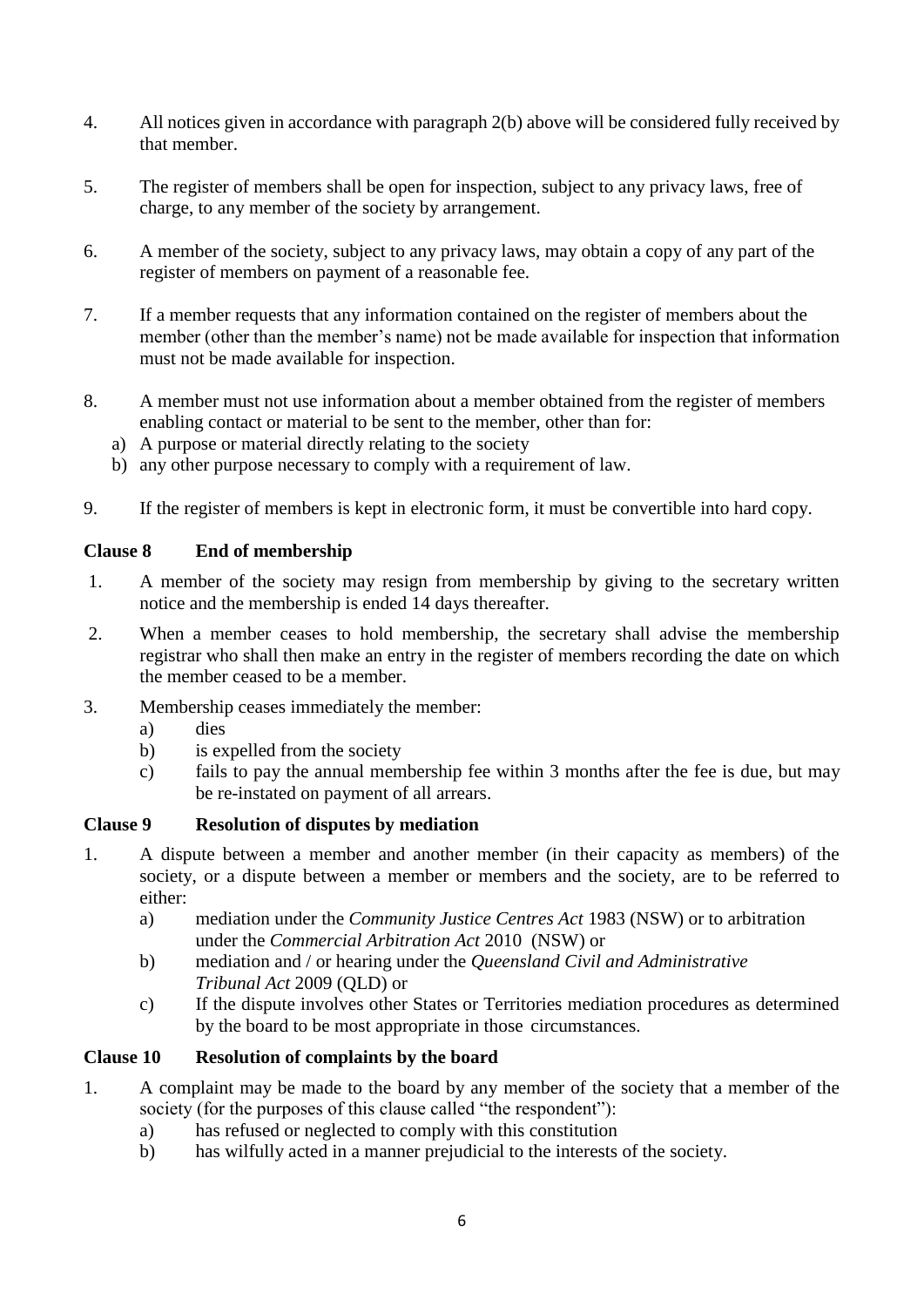- 2. If a complaint involves a director as a respondent to the complaint that director must stand aside from the board until the complaint is resolved.
- 3. The board may refuse to deal with a complaint if it considers the complaint to be trivial or vexatious in nature.
- 4. If the board decides to deal with the complaint, the board must:
	- a) cause notice of the complaint to be served on the respondent
	- b) give the respondent at least 21 days from the time the notice is served within which to make submissions to the board in response
	- c) consider any submissions made by the respondent.
- 5. Thereafter, the board may expel or suspend the respondent from membership of the society if it is satisfied that:
	- a) the complaint has been proved on the balance of probabilities; and
	- b) expulsion is necessary, or
	- c) suspension is warranted in the best interests of the society.
- 6. If the board expels or suspends the respondent, the secretary must, within seven days after the resolution is made, cause written notice of this to be given to the respondent and advice of the right to appeal.
- 7. The expulsion or suspension does not take effect:
	- a) until the expiration of the period within which the respondent is entitled to appeal against the resolution concerned
	- b) if the respondent exercises the right of appeal, until the appeal is concluded.

# **Clause 11 Right of appeal**

- 1. A member may appeal to the society in a special general meeting against a resolution of the board within seven days after notice of the resolution is served on the member, by lodging with the secretary a notice to that effect.
- 2. The notice may, but need not, be accompanied by a statement of the grounds on which the member intends to rely for the purposes of the appeal.
- 3. On receipt of a notice from a member under subclause (1), the secretary must notify the board, which is to convene a special general meeting of the society to be held within 28 days after the date on which the secretary received the notice.
- 4. At a special general meeting of the society convened under sub-clause (3):
	- a) no business other than the question of the appeal is to be transacted
	- b) the board and the member must be given the opportunity to make their respective cases (orally and /or in writing)
	- c) the members present are to vote by secret ballot on the question of whether the resolution should be confirmed or revoked.
- 5. The appeal is to be determined by a simple majority of votes.

# **PART 3 BOARD OF DIRECTORS**

# **Clause 12 Board functions**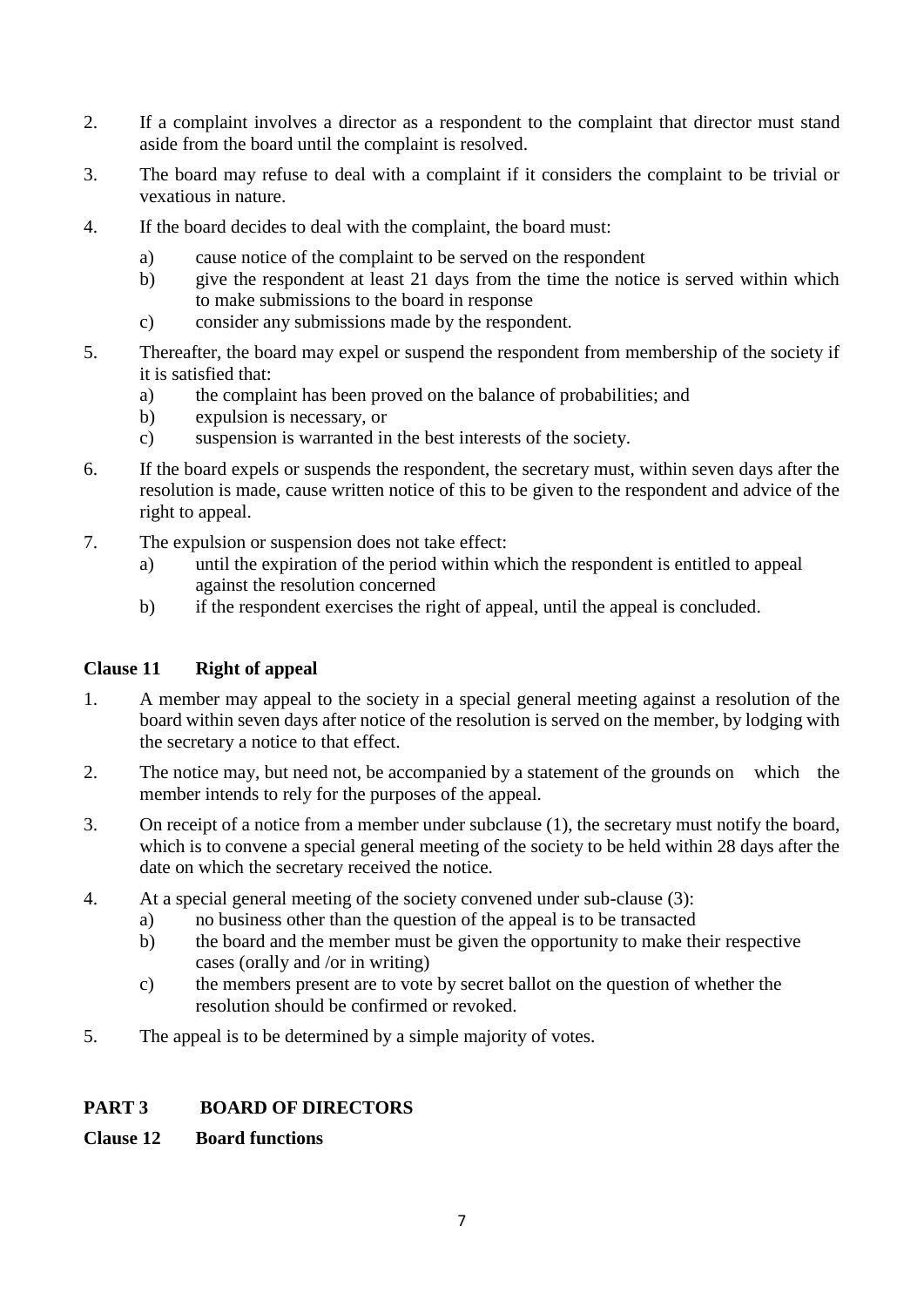Subject to the law, this constitution and any resolution passed by the society in general meeting, the board has responsibility for the governance of the society, including, but not limited to:

- a) governing the affairs of the society and any branch of the society in accordance with this constitution
- b) promoting and fulfilling the society's purpose and objects.

# **Clause 13 Board powers**

- 1. Subject to the law, this constitution and any resolution passed by the society in a general meeting, the board:
	- a) is to control and manage the affairs of the society and branches of the society
	- b) may exercise all the functions that may be exercised by the society, other than those functions that are required by this constitution to be exercised by a general meeting of members of the society
	- c) has power to perform all the acts and do all reasonable things necessary or desirable for the proper management of the affairs of the society.
- 2. a) a director must declare to the board any financial interest they have in respect of a contract being considered by the board
	- b) any director may require a director who is, or may be, interested or concerned in a financial interest to have that interest referred to a special general meeting for consideration and determination as to approval or otherwise.
- 3. The board may constitute committees as the board determines in writing and such committees shall at all times comply with the directions of the board.
- 4. The board may:
	- a) accept property and money for the purpose and objects of the society
	- b) apply any capital and / or income towards the objects of the society except insofar as they may be restricted by any resolution of a general meeting
	- c) accumulate any income received until it can be usefully applied for any or all objects of the society.
- 5. The board must ensure a public officer is appointed in accordance with the Act.
- 6. The board may effect and maintain insurance.

# **Clause 14 Board composition**

- 1. a) The board is composed of a minimum of six directors including the office-bearers and any other member elected at the annual general meeting to be a director, subject to paragraph 2. b) The total composition of the board may reflect the number of branches of the society but must not exceed twelve elected members.
- 2. The office-bearers of the board are as follows:
	- a) the president
	- b) the vice president
	- c) the treasurer
	- d) the secretary
- 3. A director cannot hold both the offices of president and vice-president at the same time.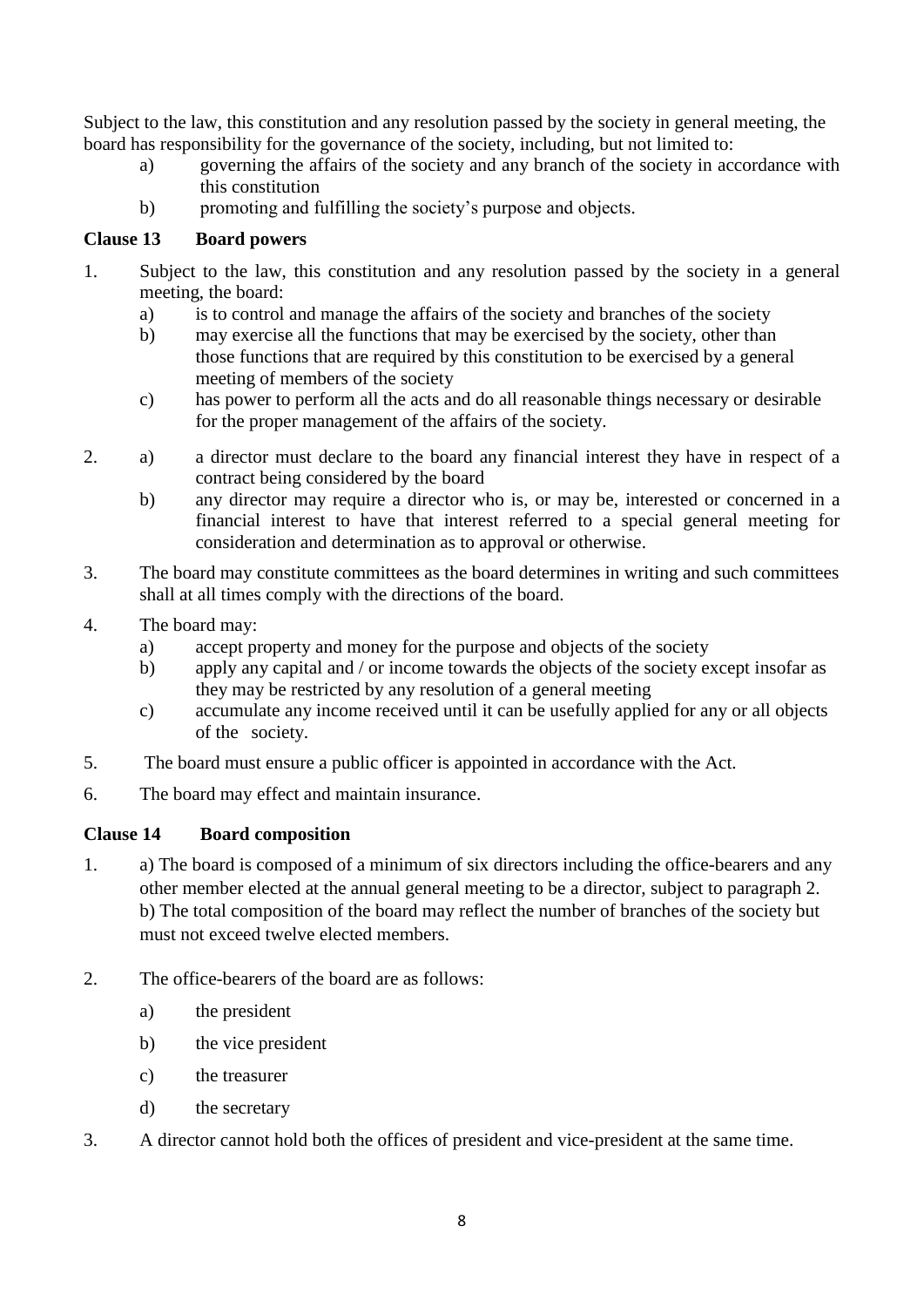- 4. When the board is making a determination concerning a branch of the society, the board may invite the president of the branch of the society concerned to attend the meeting that is making the determination and make submissions to the board.
- 5. There is no maximum number of consecutive terms for which a director may hold office except that no president is entitled to hold office consecutively for a period of more than five years.
- 6. A director is, subject to this constitution, to hold office until immediately before the election of directors at the annual general meeting next following the date of the director's election, and is eligible for re-election.
- 7. Within 14 days after vacating office, a former director must ensure that all documents in their possession or under their control that belong to the society are delivered to the secretary or the public officer of the society.

## **Clause 15 Election of the board**

- 1. A nomination as candidate for election as a director:
	- a) may be made in writing, signed by two members of the society and accompanied by the written consent of the candidate
	- b) must be delivered to the secretary at least seven days before the date fixed for the holding of the election
	- c) may be made orally at the election meeting, provided the candidate is present and consents to the nomination.
- 2. If insufficient nominations are received to fill all vacancies on the board, the candidates nominated are taken to be elected or further nominations are to be received at the holding of the election.
- 3. If insufficient further nominations are received, any vacant positions remaining on the board are taken to be casual vacancies.
- 4. If the number of nominations received is equal to the number of vacancies to be filled, the persons nominated are taken to be elected.
- 5. If the number of nominations received exceeds the number of vacancies to be filled, a ballot is to be held.
- 6. The ballot for the election of directors is to be conducted at the annual general meeting in any usual and proper manner that the board directs.
- 7. A person nominated as a candidate for election as a director must be a member of the society.
- 8. At every annual general meeting all directors shall retire from the board and the directors seeking election or re-election shall take office immediately according to the result of the election.
- 9. Management of the election shall be in the hands of a returning officer who is:
	- a) a member of the society
	- b) is not a candidate for election
	- c) is appointed by resolution of the board to do all things necessary to conduct the elections and announce the results.

#### **Clause 16 Secretary**

- 1. The secretary of the society must ensure that arrangements are made to have:
	- a) minutes kept (whether in written or electronic form) of:
		- (i) all appointments of office-bearers and directors of the board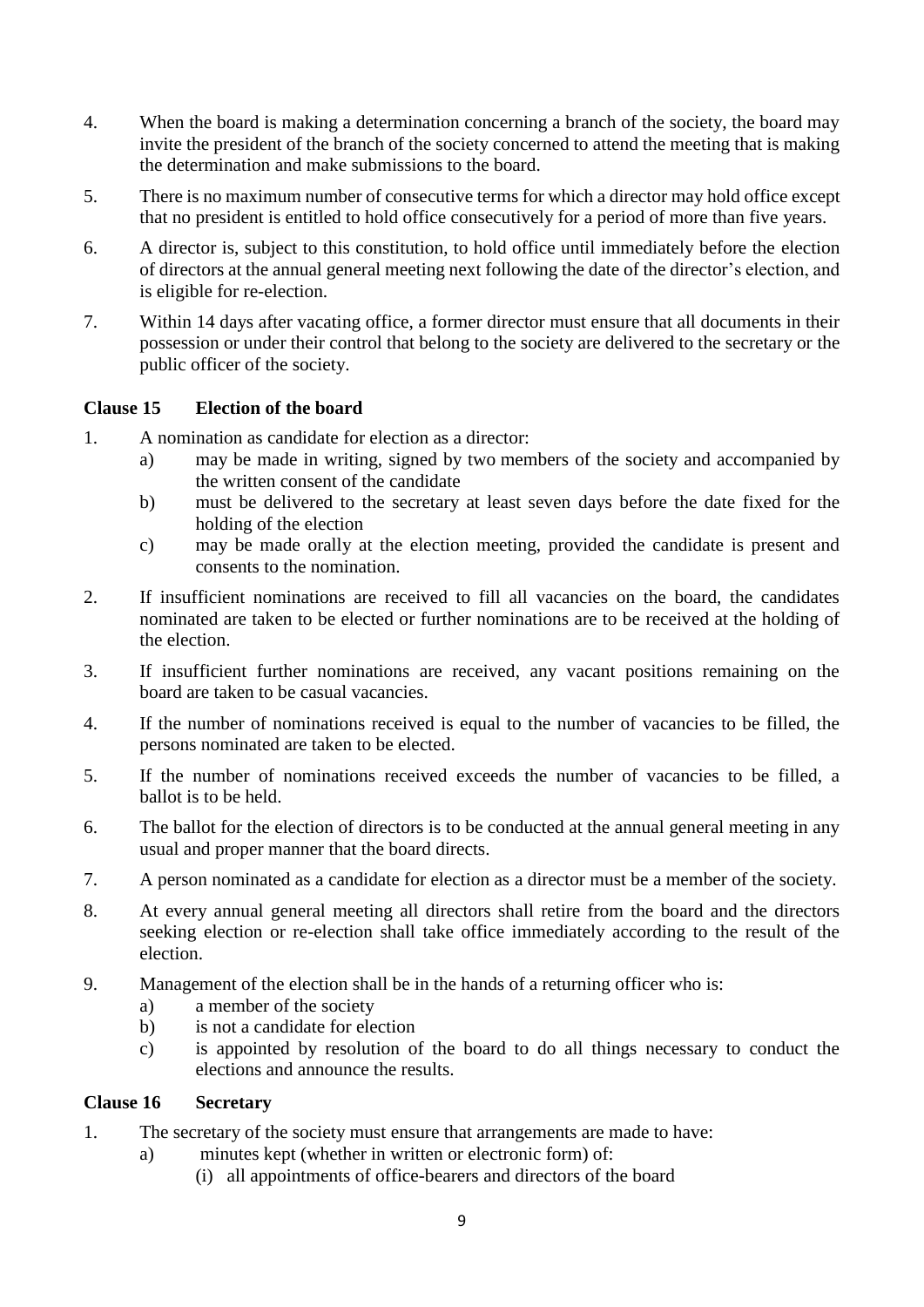- (ii) the names of those present at a meeting and apologies for absence from a meeting
- (iii) all correspondence in and out of the society
- (iv) all proceedings at a meeting.
- b) a copy of all minutes collected by the secretary for presentation to the board if required.
- c) a report provided to the membership registrar keeping the membership registrar apprised of the outcome of applications made pursuant to Clause 5.

# **Clause 17 Treasurer and branch treasurer**

- 1. The treasurer has the following responsibilities and duties and must ensure:
	- a) at least one bank account is kept in the name of the society at such banking institution as the board determines
	- b) a register of bank accounts of the society is established and maintained
	- c) all payments authorised by the society are made
	- d) all money received by the society is deposited as soon as practicable and without deduction to the credit of the bank account held in the name of the society, or branch of the society, as determined by the board
	- e) ensure a record of receipt of monies is kept by the society
	- f) generally, that correct and proper books of account are kept showing the financial affairs of the society, and any branch of the society
	- g) the auditor approved by annual general meeting resolution is appointed for the society and any branch of the society required to be the subject of an audit
	- h) a report of the financial affairs for the financial year is prepared for approval of the board at least 28 days prior to the annual general meeting and for presentation of the approved report at the annual general meeting in the financial year applicable to the report
	- i) the secretary is kept in funds (not exceeding an amount determined by the board) for small sundry expenses from time to time
	- j) the society effects and maintains such insurance as is determined by the board.
- 2. The treasurer of each branch of the society has the following responsibilities and duties and must ensure:

a) the same duties and responsibilities as the treasurer set out in paragraph 1 above

b) the treasurer is kept advised of the financial position of the branch of the society, in a timely way or as requested by the treasurer

c) the financial and banking records are produced to the treasurer in a timely manner or as requested by the board.

# **Clause 18 Vacancy of director position**

- 1. The office of a director becomes vacant if the director:
	- a) resigns from office by giving written notice in writing to the secretary (which notice cannot be effective earlier than the date the notice is given to the secretary)
	- b) is removed from office pursuant to this constitution
	- c) is absent without the consent of the board from three consecutive board meetings and the board resolves that their office be vacated
	- d) is no longer a financial member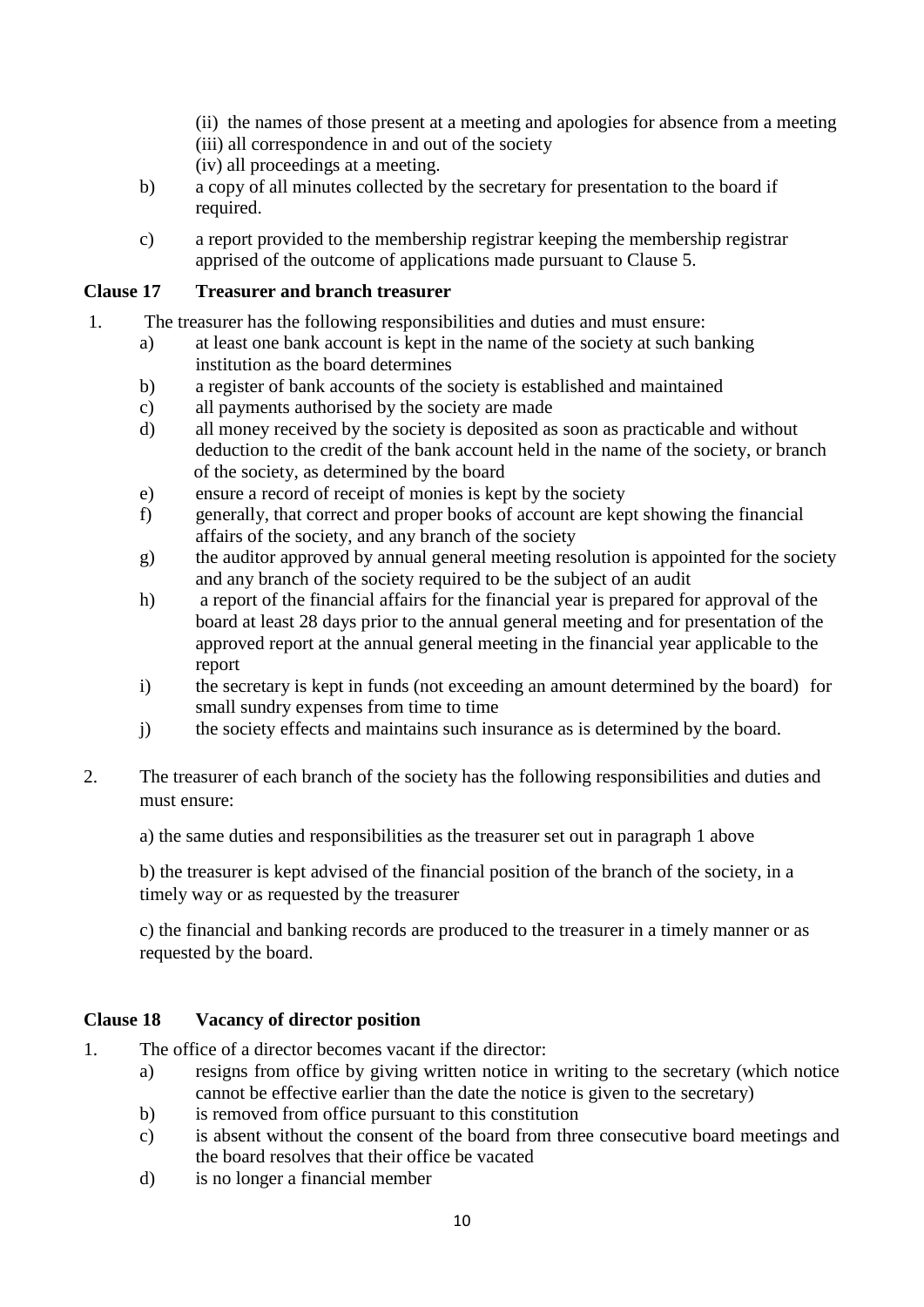- e) if the director dies
- f) is prohibited from being a director of a company or becomes an insolvent under administration within the meaning of the *[Corporations Act](http://www.comlaw.gov.au/)* 2001 of the **Commonwealth**
- g) becomes a mentally incapacitated person
- h) is convicted of a criminal offence.
- 2. In the event of any vacancy the board may at any time appoint a director to fill that vacancy.
- 3. The board may act despite any vacancy on the board, but if the number falls below six, the board may act:
	- a) for the purpose of increasing the number of directors to six
	- b) for the purpose of convening a general meeting
	- c) in emergencies

but for no other purpose.

4. The initial term of a director appointed by the board to fill a vacancy will not be regarded as a first term of appointment where such initial term does not exceed one year.

### **Clause 19 Removal of directors**

- 1. The society in general meeting may by resolution remove any director from that office before the expiration of the director's term of office and may by resolution appoint another person to hold office until the expiration of the term of office of the director so removed.
- 2. If a director, to whom a proposed resolution referred to in subclause (1) relates, makes representations in writing to the secretary or president (not exceeding a reasonable length) and requests that the representations be notified to the members of the society, the secretary or the president may send / cause to be sent a copy of the representations to each member of the society or, if the representations are not so sent, the member is entitled to require that the representations be read out at the meeting at which the resolution is considered.

## **Clause 20 Board meetings and quorum**

- 1. The board must meet at least four times per year (not including the annual general meeting).
- 2. Additional meetings of the board may be convened by the president.
- 3. The secretary shall give notice of meeting:
	- a) to each director at least 48 hours before the time appointed for holding the meeting
	- b) the notice of meeting must specify the general nature of the business to be transacted at the meeting and no business other than that business is to be transacted at the meeting, except business which the directors present at the meeting unanimously agree to treat.
- 4. Four members of the board constitute a quorum for the transaction of the business of a meeting of the board.
- 5. At a meeting of the board:
	- a) the president or, in the president's absence, the vice-president is to be the chair
	- b) if the president and the vice-president are absent or unwilling to act, one of the remaining members of the board chosen by the members present at the meeting is to be the chair.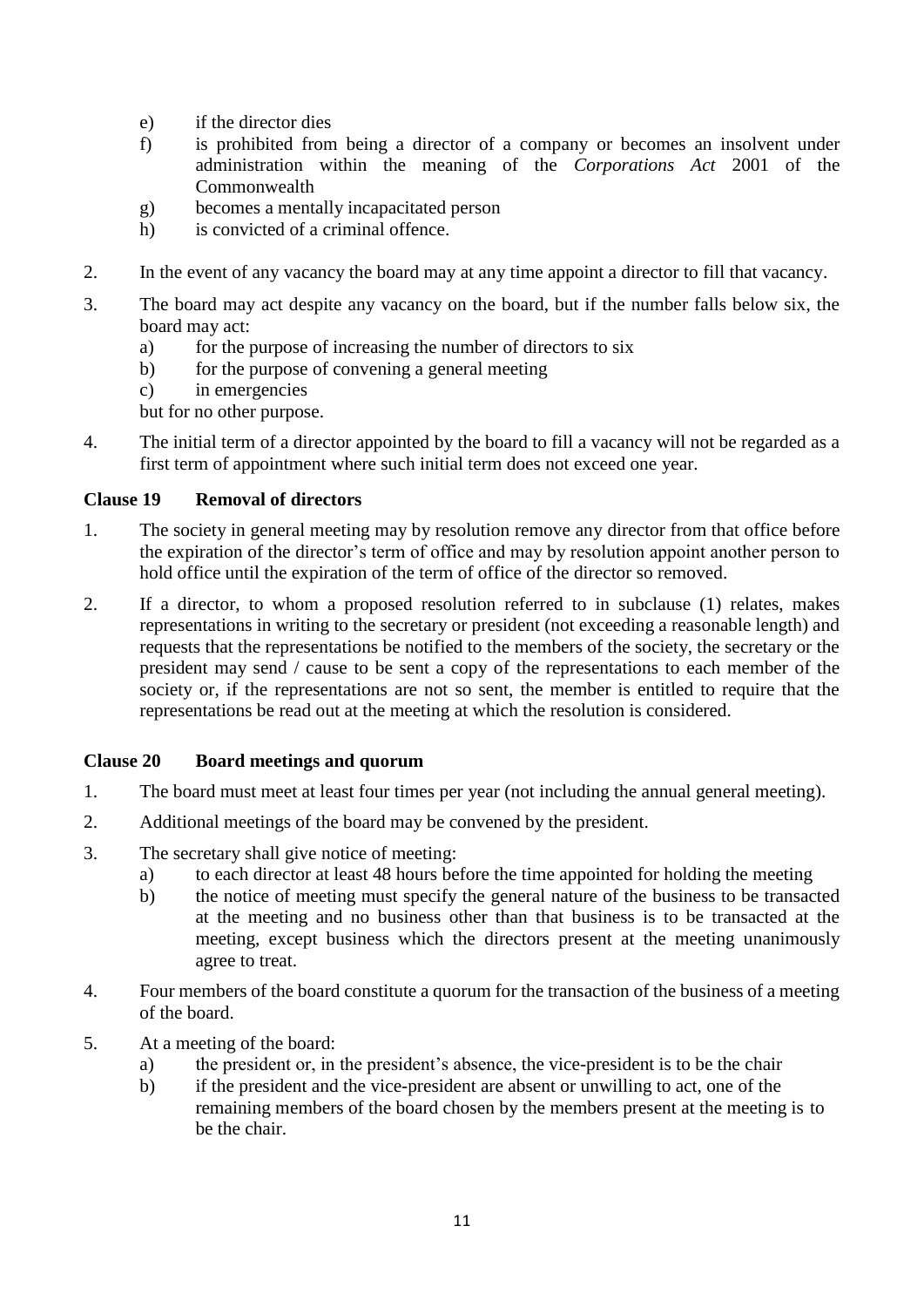- 6. a) if at any time the number of board members is less than 5 for a board meeting, the existing board members may appoint a sufficient number of members of the society as board members to enable the quorum to be constituted
	- b) a member of the board so appointed is to hold office, subject to this constitution, until the annual general meeting next following the date of the appointment
	- c) this clause does not apply to the filling of a vacancy to which clause 18 applies.

# **PART 4 BRANCH OF THE SOCIETY**

# **Clause 21 Recognition of a branch of the society**

- 1. Members may choose to organise a local branch of the society as permitted by delegation of the board.
- 2. A branch must comply with:
	- a) this constitution
	- b) any delegations and directions of the board made pursuant to clause 22.
- 3. The branch shall operate in a similar way as is set out in this constitution for
	- a) the existence of the board
	- b) generally, including for any meeting and proceedings.
- 4. All activity of a branch has the same force and effect as it would have if it had been done or suffered by the board.

# **Clause 22 Delegation of functions and powers to branches**

- 1. The board may delegate the exercise of any of the powers and / or functions of the board, to one or more branches of the society, other than:
	- a) this power of delegation
	- b) a function which is a duty imposed on the board by legislation;
	- and may revoke any such delegation at any time.
- 2. A delegation of function or power must be made in writing, signed on behalf of the board by the president, vice-president or secretary of the society and specify any conditions e.g., as to time, circumstances, qualification, limitation and / or quorum number for meetings.
- 3. A revocation of function or power must be made in writing signed on behalf of the board by the president, vice-president or secretary of the society and provided to the president of the branch and any other relevant member as soon as possible after it is made.
- 4. The board may continue to exercise any function even while the function has also been delegated under this clause.
- 5. A branch must report regularly about the activities of the branch, to the board including make an annual written report to be presented at the annual general meeting.
- 6. The president, or any member nominated by the president, will be an ex-officio member of any branch without voting rights but will have the power to stay the proceedings if appropriate to do so in the best interests of the society. The president will then refer the issue to the board for resolution.

## **Clause 23 Operation of a branch**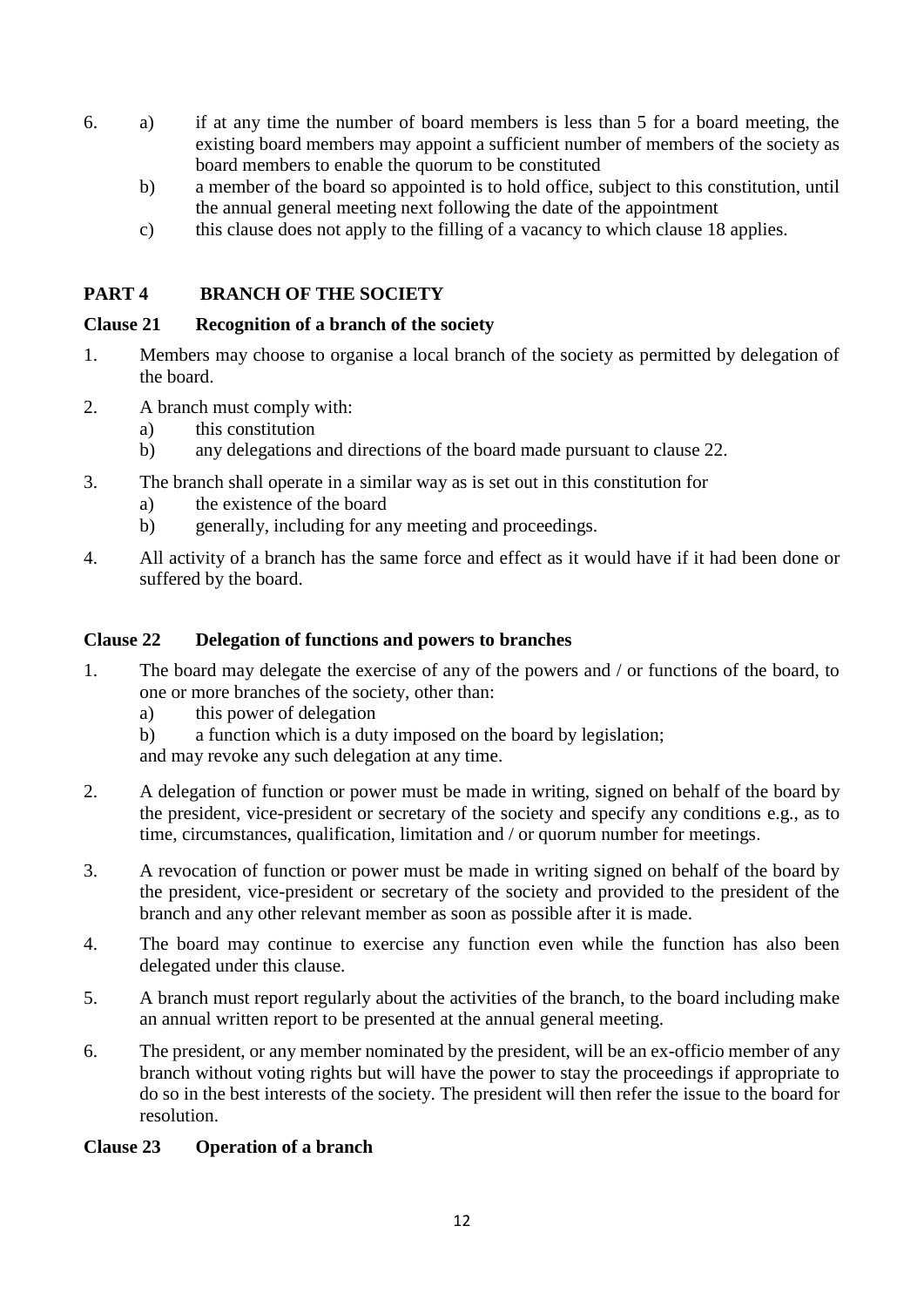- 1. A branch shall generally operate in a similar way to the membership of the society as a whole as provided in this constitution.
- 2. At the first branch meeting after the board delegation granting operation pursuant to this constitution, office bearers are to be elected.

# **PART 5 CONDUCT OF A MEETING**

# **Clause 24 Annual General Meeting**

- 1. The board must hold an annual general meeting in each calendar year at the place and time the board determines by giving notice to the members specifying it is the annual general meeting of the society and itemising the business to be conducted at the meeting.
- 2. In addition to any other business to be conducted at an annual general meeting, the business shall include the following:
	- a) confirm the minutes of the last preceding annual general meeting and of all special general meetings held since the last preceding annual general meeting
	- b) receive reports on the activities of the society including from the branches during the last preceding year
	- c) receive from the treasurer a financial statement for the financial year of the society and any other financial statement relevant to the activities of the society
	- d) appoint an auditor for the next financial year of the society
	- e) elect office-bearers of the society and directors.
- 3. Ten members of the society constitute a quorum at an annual general meeting.

## **Clause 25 Special general meeting**

- 1. The board may, whenever it thinks fit, convene a special general meeting of the society.
- 2. The board must, on the requisition of at least 5% of the total number of members, convene a special general meeting.
- 3. A requisition of members for a special general meeting:
	- a) must be in writing
	- b) must state the purpose or purposes of the meeting
	- c) must be signed by the members making the requisition
	- d) must be lodged with the secretary.
- 4. A special general meeting convened by a member or members as referred to in subclause 3 must be convened and conducted in a similar manner as general meetings are convened by the board.
- 5. The quorum for a special general meeting must be set by the determination of the board and notified to the members in the notice of meeting.

## **Clause 26 Notice of meeting**

- 1. The secretary must, at least 21 days before the date fixed for the holding of a meeting, give a notice to each member specifying the place, date and time of the meeting and the nature of the business proposed to be transacted at the meeting.
- 2. If the nature of the business proposed to be dealt with at a meeting requires a special resolution of the society, the secretary must, at least 21 days before the date fixed for the holding of the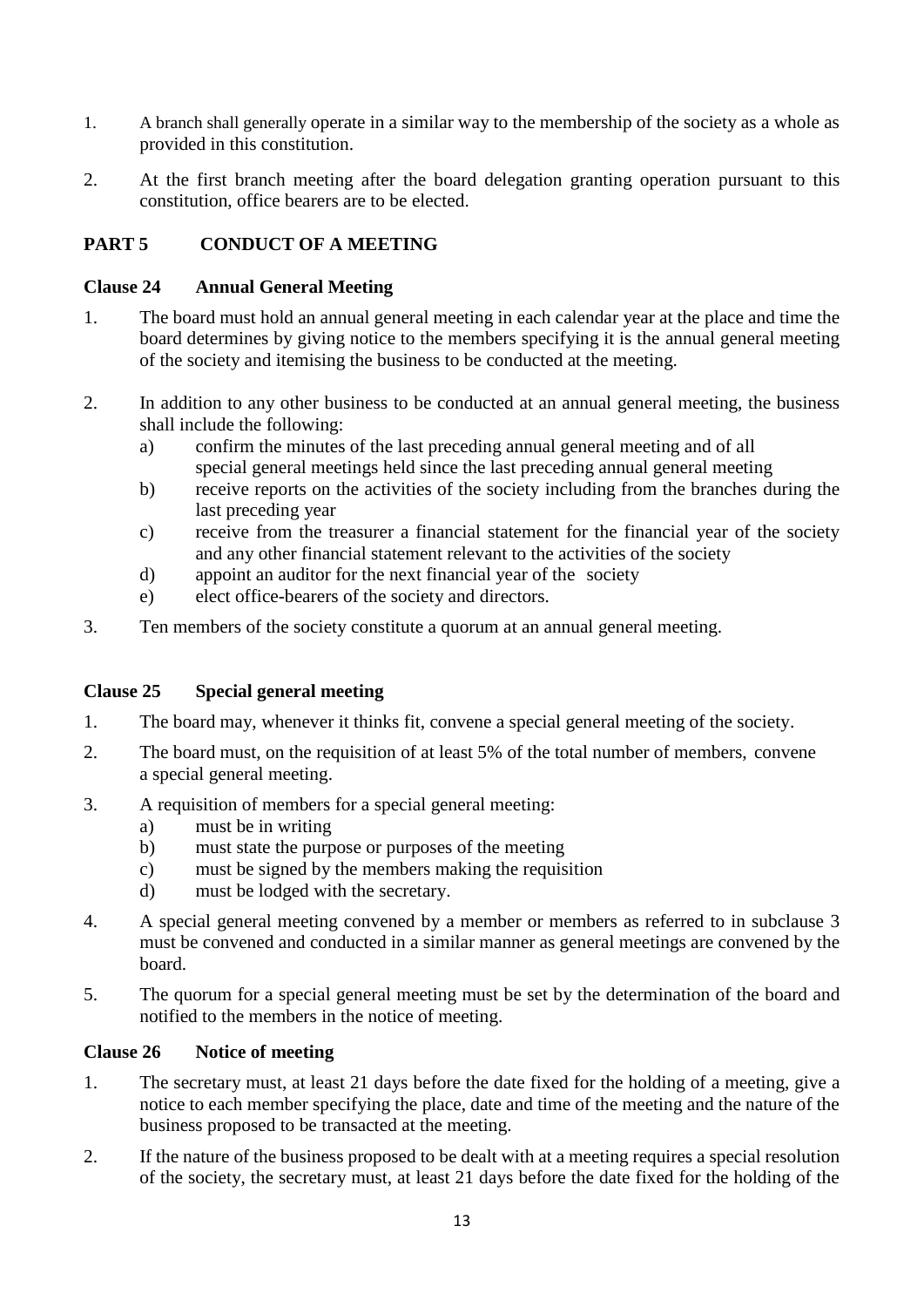general meeting, cause notice to be given to each member specifying the intention to propose the resolution as a special resolution.

# **Clause 27 Chair of a meeting**

- 1. The president or, in the president's absence, the vice-president, is to preside as chair at a meeting.
- 2. If the president and the vice-president are absent or unwilling to act, the members present must elect one of their number to preside instead.

# **Clause 28 Adjournment of a meeting**

- 1. The chair of a meeting at which a quorum is present may, with the consent of the majority of members present at the meeting, adjourn the meeting from time to time and place to place, but no business is to be transacted at an adjourned meeting other than the business left unfinished at the meeting at which the adjournment took place.
- 2. If a meeting is adjourned for 14 days or more, the secretary must give notice of the adjourned meeting to each member stating the place, date and time of the meeting and the nature of the business to be transacted at the meeting.

# **Clause 29 Making decisions at a meeting**

- 1. A question arising at a meeting is to be determined by:
	- a) a show of hands or similar to accommodate use of technology
	- b) if on the motion of the chair or if five or more members present at the meeting decide that the question should be determined, by a written ballot.
- 2. If the question is to be determined by a written ballot, the ballot is to be conducted in accordance with the directions of the chair.
- 3. Decisions are made:
	- a) by each member having one vote only
	- b) by a majority of the votes of members present at the meeting or by proxy pursuant to clause 30
	- c) in the case of an equality of votes, by the chair of the meeting exercising a second or casting vote. The chair has discretion both as to use of the casting vote and as to the way in which it is used.
- 4. A member is not entitled to vote at any meeting unless all money due and payable by the member to the society has been paid.
- 5. A member is not entitled to vote at any meeting of the society if the member is under 16 years of age.

# **Clause 30 Appointment of Proxy**

- 1. A member may appoint one proxy.
- 2. Appointment of a proxy must be:
	- a) in writing under the hand of the appointer
	- b) in the form prescribed by the board from time to time
	- c) specify the manner in which the proxy must vote in respect of a particular matter and the proxy is not entitled to vote on the resolution except as specified in the proxy document.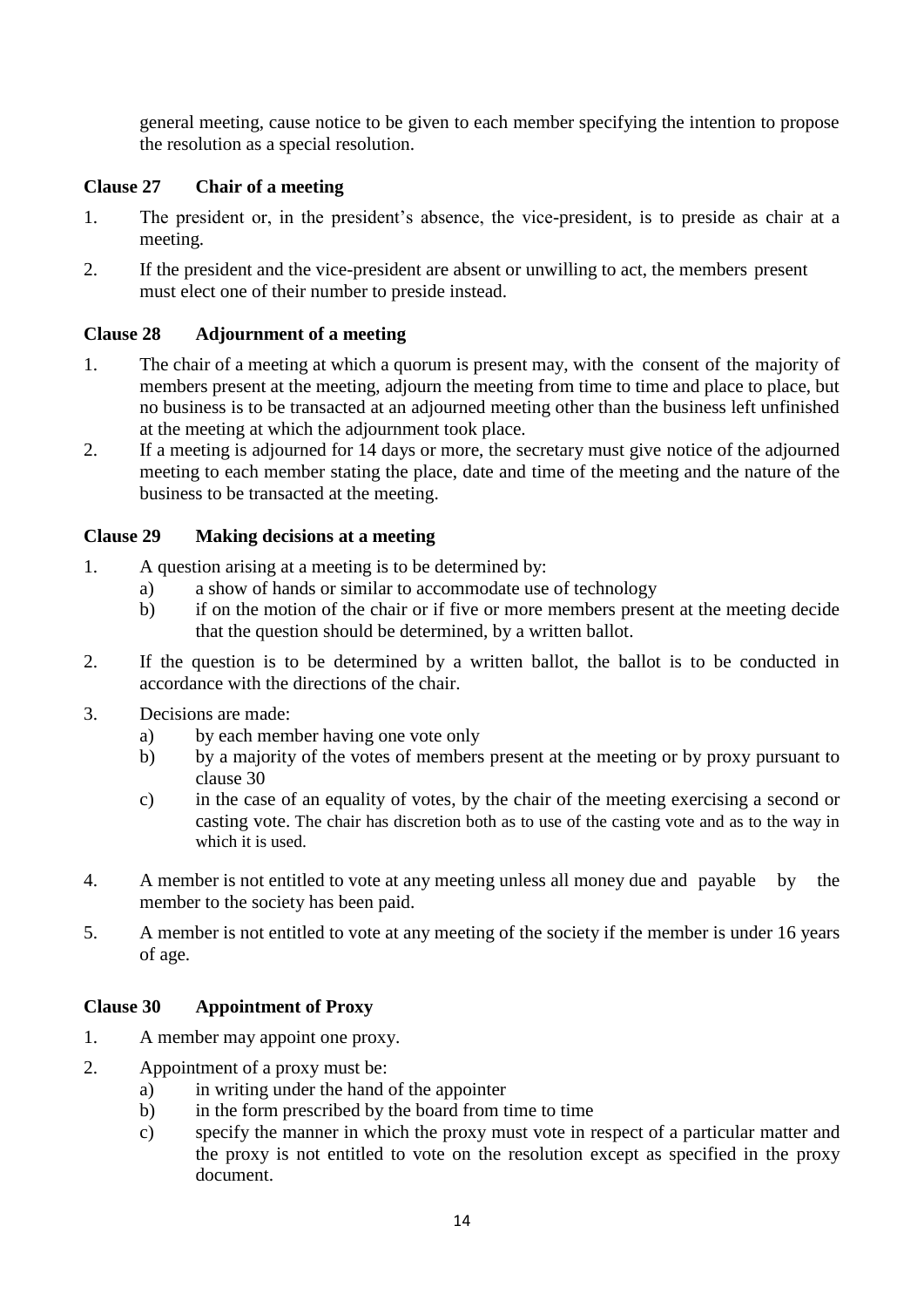- 3. If a proxy is only for a single meeting it may be used at any postponement or adjournment of that meeting, unless the proxy states otherwise.
- 4. A proxy can be a standing proxy for a specific period up to a maximum of twelve (12) months.
- 5. A proxy may be revoked at any time by notice in writing to the society but such revocation will not be retrospective.

# **Clause 31 Use of technology**

- 1. A meeting may be held at two or more venues using any technology approved by the board that gives each member wishing to participate in the meeting a reasonable opportunity to participate.
- 2. A member who participates in a meeting using that technology is taken to be present at the meeting and, if the member votes at the meeting, is taken to have voted.

# **PART 6 MISCELLANEOUS**

## **Clause 32 Register of things relevant to the society**

- 1. Things relevant to the society including items and objects relevant to the society must be kept as determined by the board.
- 2. The board must ensure that a register is kept describing:
	- a) each thing belonging to the society and the place where the thing is kept
	- b) each thing of special interest to the society (even if it does not belong to the society) and the place where the thing is kept.
- 3. Things shall be available for inspection by any member of the society by arrangement with the board. However,
	- a) the board may qualify, or
	- b) the board may refuse

permission to inspect and/ or obtain a copy of things where to do so may be prejudicial to the interests of a member of the society, or the society.

## **Clause 33 Service of notices**

- 1. For the purpose of this constitution, a notice may be served on or given to a member by:
	- a) delivering it to the member personally
	- b) sending it in compliance with the contact details contained in the register of members.
- 2. A notice is taken, unless the contrary is proved, to have been given or served:
	- a) in the case of a notice given or served personally, on the date on which it is received by the addressee
	- b) in the case of a notice sent by pre-paid mail, on the date when it would have been received by ordinary pre-paid mail or ten days after it was posted whichever is the later date
	- c) in the case of a notice sent by email or other electronic technology, on the date recorded in the technology as having been sent.

## **Clause 34 Distribution of property on winding up of the society**

1. Subject to the law, in a winding up of the society or a branch of the society, any net surplus funds and property of the society, wherever situated, is to be transferred in the following order of priority: